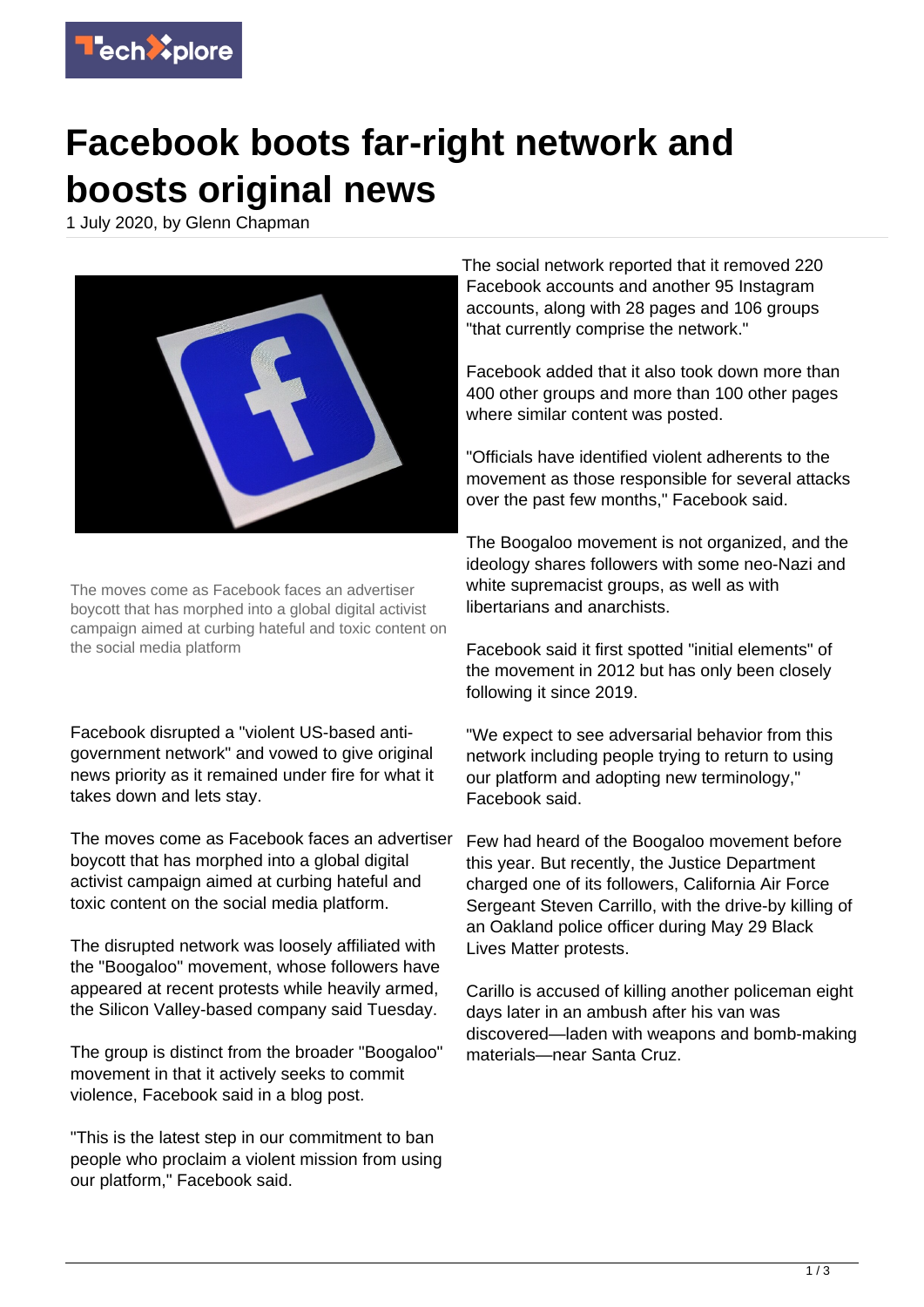



The "Boogaloo" movement (supporters pictured April 2020 in Olympia, Washington), which has adopted Hawaiian shirts as a uniform, promotes "a coming civil war and/or collapse of society"

The killings came after the May 30 arrest in Las Vegas of three self-styled "Boogaloo bois" who had assembled weapons and Molotov cocktails with the aim of sparking violence during a Black Lives Matter protest.

The "Boogaloo" movement, which has adopted Hawaiian shirts as a uniform, promotes "a coming civil war and/or collapse of society," according to a Nevada federal prosecutor involved in a criminal case against alleged members.

## **Credible News**

Facebook also vowed to give priority to original news reporting as part of an effort to divert attention from spam, clickbait and specious articles.

Additionally, the social media giant said it will downplay [news stories](https://techxplore.com/tags/news+stories/) that lack bylines that can be verified or from publishers that don't clearly share information about their staff.

"We've found that publishers who do not include this information often lack credibility to readers and produce content with clickbait or ad farms, all content people tell us they don't want to see on Facebook," Campbell Brown, Facebook's vice president for global news partnerships, and product

manager Jon Levin said in a blog post.

An unprecedented ad boycott has been joined by major brands like Unilever, Starbucks, Levis and Coca-Cola, with nearly 200 firms pausing advertising on the social network, wiping out billions in Facebook's market value.

The boycott gained momentum amid the latest civil unrest as activists pressed Facebook to be more aggressive about curbing racist and inflammatory content, including from President Donald Trump.

Facebook appeared to respond late last week by announcing it would ban a "wider category of hateful content" in ads.

Chief executive Mark Zuckerberg said Facebook also would add tags to posts that are "newsworthy" but violate platform rules—following the lead of Twitter, which has used such labels on tweets from Trump.

The changes announced Tuesday are aimed at stories displayed in the Facebook users' News Feed.

Brown and Levin reasoned that original reporting by new outlets is "important journalism" that "takes time and expertise, and we want to ensure that it's prioritized on Facebook."

Facebook will start with English language news and subsequently expand to include other languages.

The platform will also check articles for bylines or staff pages at publisher websites to help determine who is behind stories.

© 2020 AFP